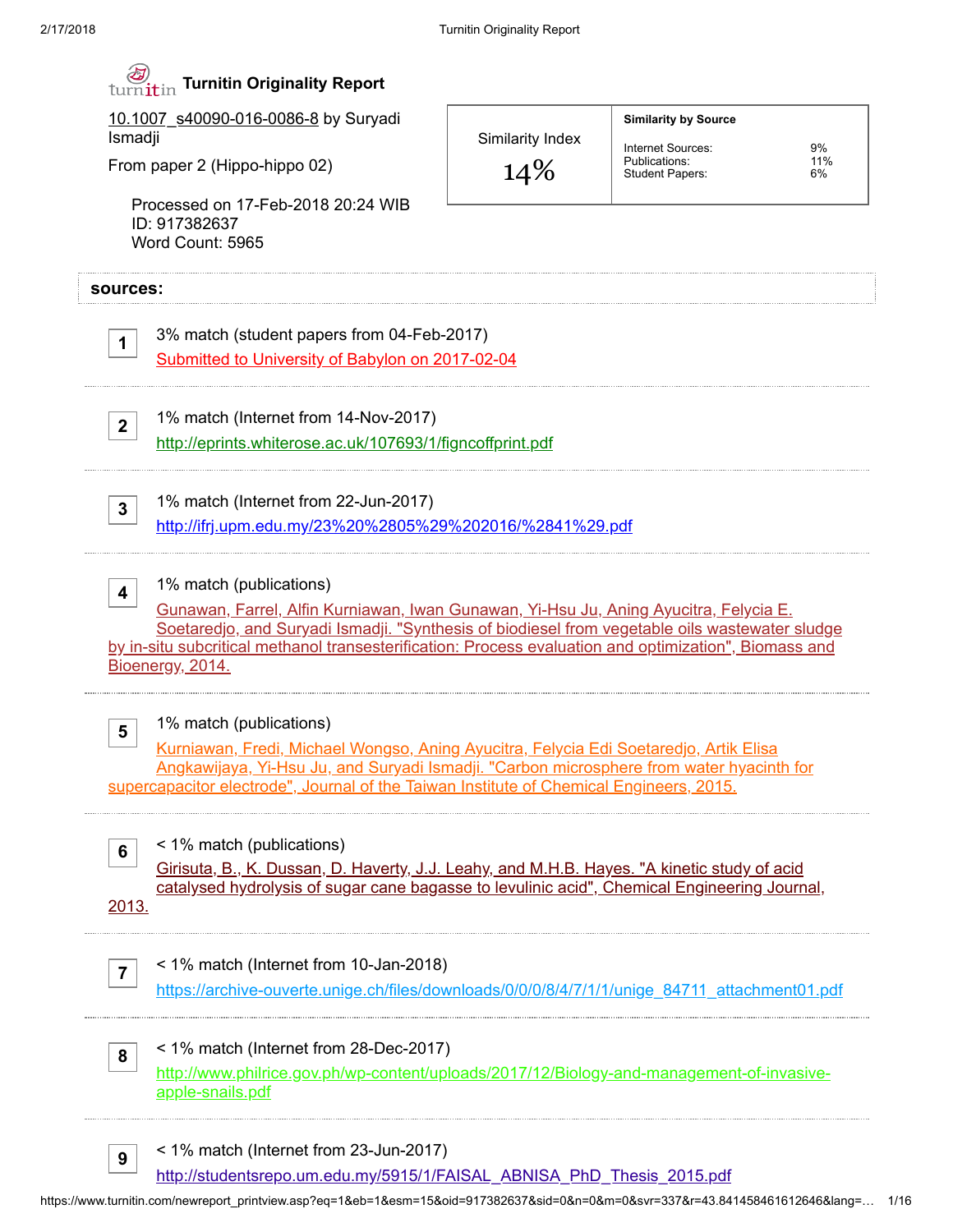

< 1% match (publications)

20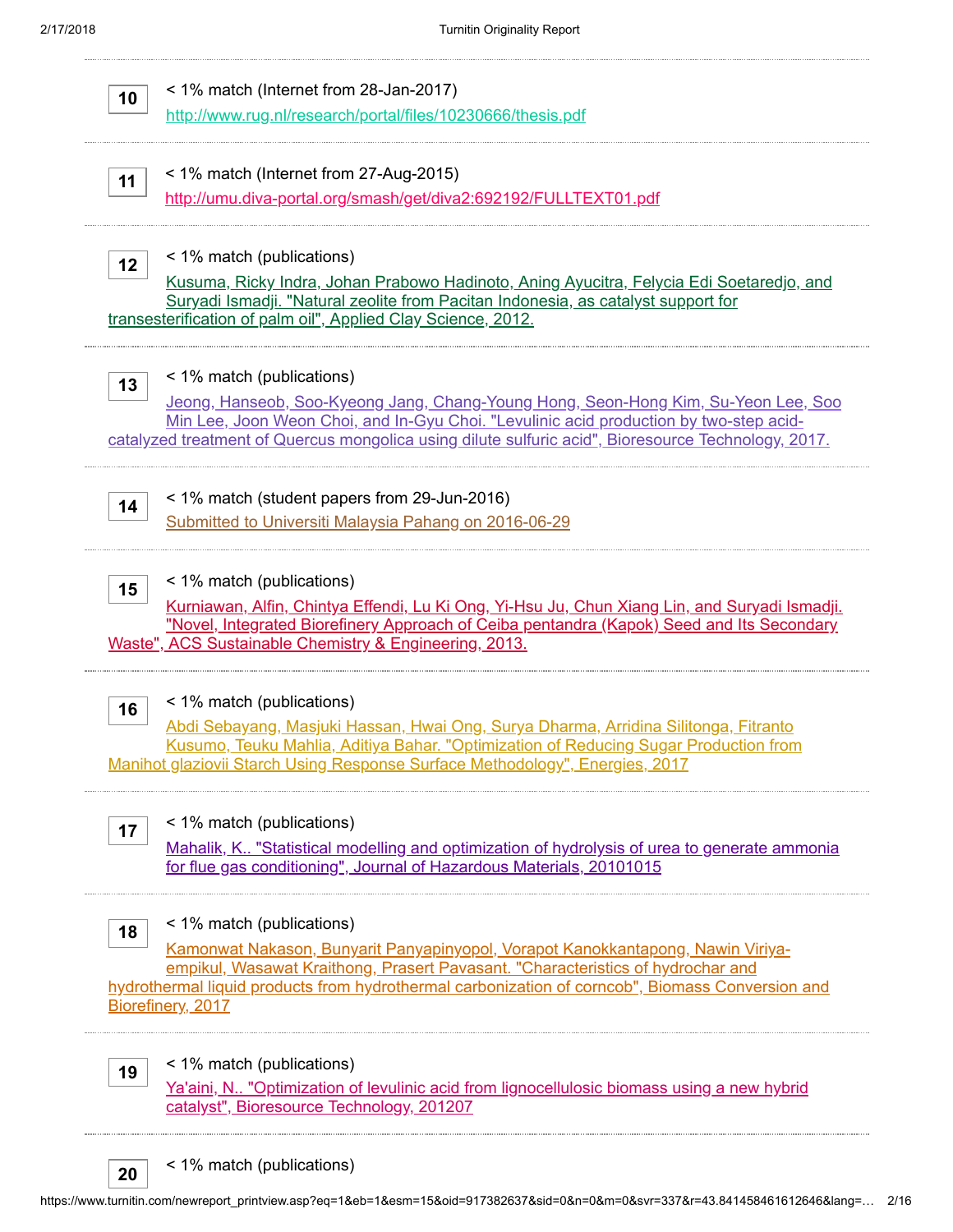Sandy. "Removal of copper ions from aqueous solution by adsorption using LABORATORIES[modified bentonite \(organo-bentonite\)", Frontiers of Chemical Science and Engineering, 01/13/2012](http://dx.doi.org/10.1007/s11705-011-1160-6)

| 21 | < 1% match (publications)<br><u>Ki, Ong Lu, Alfin Kurniawan, Chun Xiang Lin, Yi-Hsu Ju, and Suryadi Ismadji. "Bio-oil from</u><br>cassava peel: A potential renewable energy source", Bioresource Technology, 2013.                                                       |
|----|---------------------------------------------------------------------------------------------------------------------------------------------------------------------------------------------------------------------------------------------------------------------------|
| 22 | < 1% match (Internet from 27-Jun-2016)<br>http://www.authorstream.com/Presentation/LHMADKOUR-2830799-experimental-<br>computational-studies/                                                                                                                              |
| 23 | < 1% match (Internet from 18-Nov-2016)<br>http://ir.lib.hiroshima-u.ac.jp/files/public/3/37626/20150618120314393142/k6602 3.pdf                                                                                                                                           |
| 24 | < 1% match (Internet from 29-Apr-2016)<br>http://ase.tufts.edu/nano-cel/publications/nanostructAu-CeO2-2001.pdf                                                                                                                                                           |
| 25 | < 1% match (publications)<br>Tsigie, Yeshitila Asteraye, Lien Huong Huynh, Suryadi Ismadji, Adam Mekonnen Engida, and<br>Yi-Hsu Ju. "In situ biodiesel production from wet Chlorella vulgaris under subcritical condition",<br><b>Chemical Engineering Journal, 2012.</b> |
| 26 | < 1% match (student papers from 18-May-2014)<br>Submitted to Myongji University Graduate School on 2014-05-18                                                                                                                                                             |

#### paper text:

Levulinic acid from corncob by subcritical water process Chynthia Devi Hartono, Kevin Jonathan Marlie, Jindrayani Nyoo Putro, Felycia Edi Soetardjo, Yi Hsu Ju, Dwi Agustin Nuryani Sirodj, et al.

22[International Journal of Industrial Chemistry ISSN 2228-5970 Volume 7](javascript:openDSC(2032827351, 2474, ) Number 4 Int J Ind Chem (2016) 7:

401-409

2DOI 10.1007/ s40090 -016- 0086-8 123 Your article is published under the Creative Commons Attribution license which allows users to read, copy, distribute and make derivative works, as long as the author of the original work is cited. You may self- archive this article on your own website, an [institutional repository or funder's repository and make it publicly available](javascript:openDSC(2387418934, 2909, ) immediately. 123 DOI 10.1007/ s40090 -016- 0086-8 RESEARCH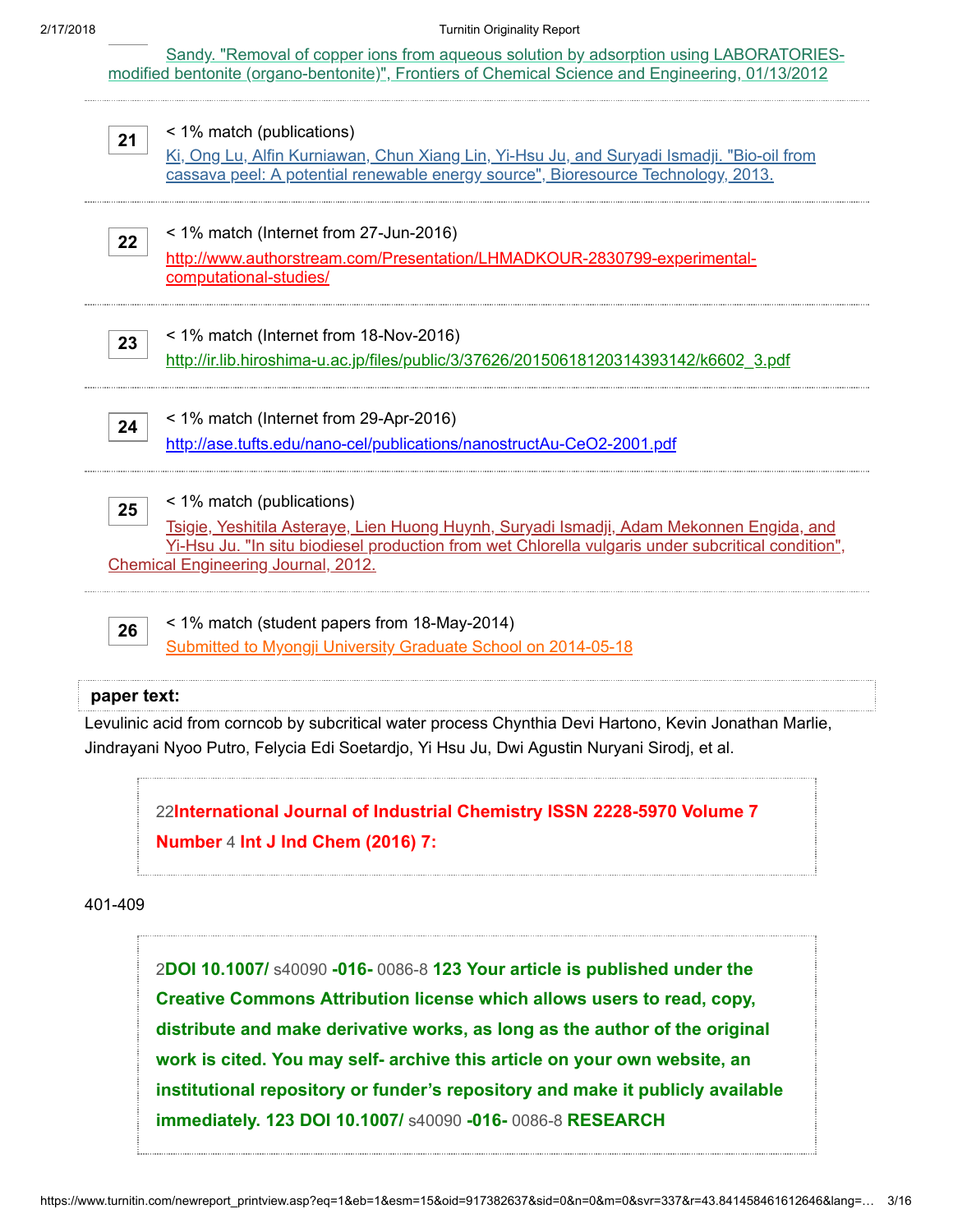Levulinic acid from corncob by subcritical water process Chynthia Devi Hartono1 • Kevin Jonathan Marlie1 • Jindrayani Nyoo Putro2 • Felycia Edi Soetardjo1 • Yi Hsu Ju2 • Dwi Agustin Nuryani Sirodj3 • Suryadi Ismadji1 Received: 7 October 2015 /

7[Accepted: 17 May 2016 / Published online: 27 May 2016 ? The Author\(s\)](javascript:openDSC(3296938648, 2909, ) 2016. This article is published with open access at Springerlink.com Abstract The productions of

levulinic acid from corncob were carried out by subcritical water process in a temper- ature range of 180– 220 ?C, reaction time of 30, 45, and 60 min. The acid modified zeolite was used as the catalyst in the subcritical water process. The ratio between the mass of zeolite and volume of hydrochloric acid in the modifi- cation process were 1:5, 1:10 and 1:15. The optimum values of the process variables in the subcritical water process for the production of levulinic acid from corncob were: Temperature of 200 ?C; 1:15 zeolite to acid ratio; and reaction time of 60 min. The maximum levulinic acid concentration obtained in this study was 52,480 ppm or 262.4 mg/g dried corncob. Keywords Levulinic acid ? Subcritical water ? Modified zeolite & Suryadi Ismadji suryadiismadji@yahoo.com Felycia Edi Soetardjo felyciae@yahoo.com 1

4[Department of Chemical Engineering, Widya Mandala Surabaya Catholic](javascript:openDSC(52230722, 37, ) University, Kalijudan 37, Surabaya 60114, Indonesia 2 Department of Chemical Engineering, National Taiwan University of Science and Technology, No. 43, Sec. 4, Keelung Rd, Taipei 106, Taiwan, People's Republic of

China 3

3Department of Industrial Engineering, Widya Mandala Surabaya Catholic [University, Kalijudan 37, Surabaya 60114, Indonesia](javascript:openDSC(788596661, 2909, )

Introduction Levulinic acid

10[\(4-oxopentanoic acid or](javascript:openDSC(4049896126, 2474, ) c-ketovaleric acid) is an organic compound with a

short-chain fatty acids containing carbonyl group of ketones and carboxylic acids. Levulinic acid is an important chemical platform

6for the production [of various organic compounds.](javascript:openDSC(42724136, 37, ) It can be used

for the production of polymers, resins, fuel additives, fla- vors, and others high-added organic substances. This chemical can be produced through several routes [1–7] and one of the most promising processes is the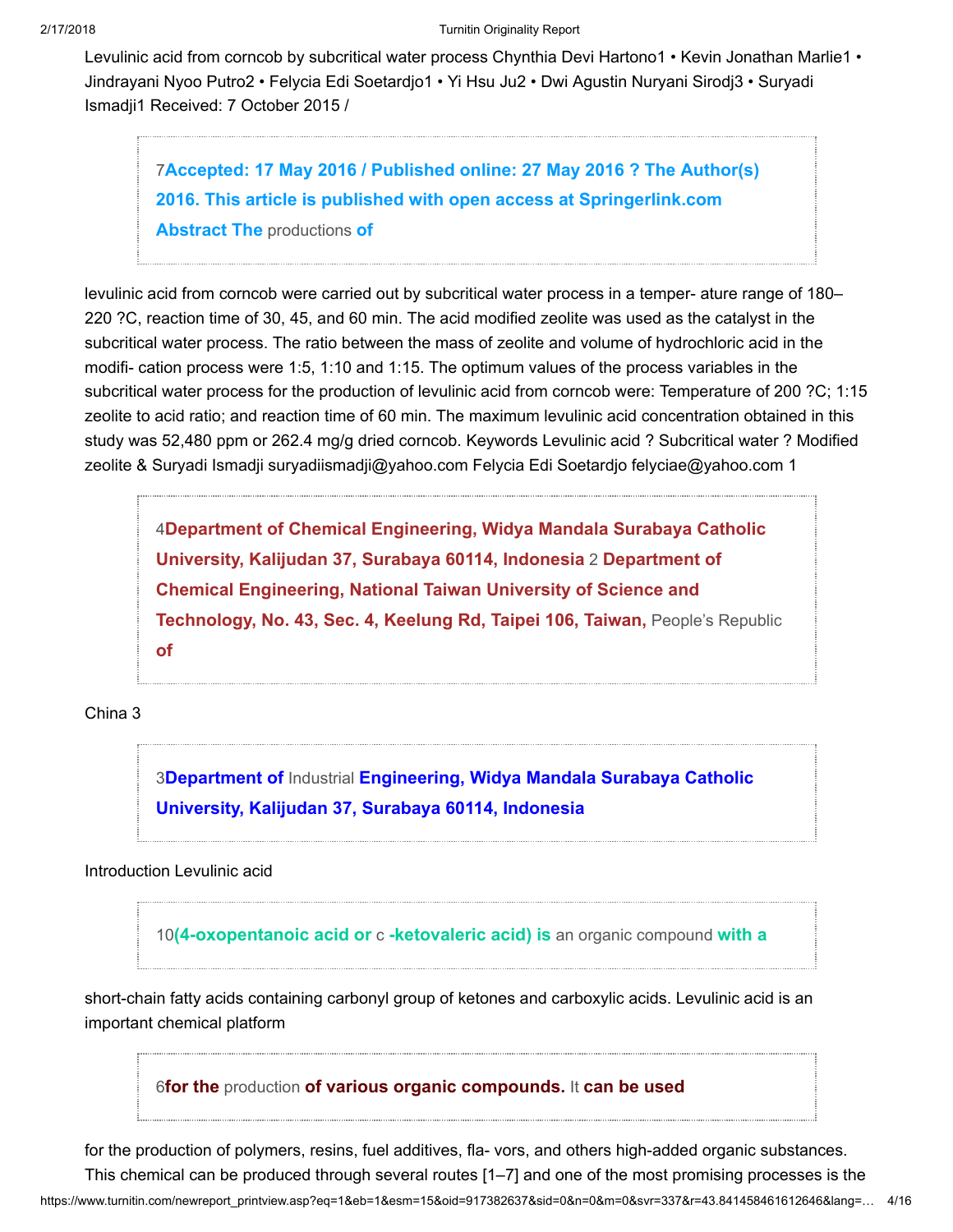#### 2/17/2018 Turnitin Originality Report

dehydrative treatment of biomass or carbohydrate with various kinds of acids. Biomass can be used as the precursor to produce levu- linic acid and other organic chemicals. The use of biomass as the raw material for the production of levulinic acid in commercial scale was developed by Biofine renewables [3, 7]. The Biofine process consists of two different stages of processes, the first stage of the process is the production of 5-hydroxymethylfurfural (HMF) while the second stage is the production of levulinic acid [3]. Several studies have reported that various types of homogeneous as well as heterogeneous catalysts have been used for the preparation of levulinic acid from lignocellu- losic biomass [2–4, 7–9]. Usually, the homogeneous cata- lysts are more effective than some of heterogeneous catalysts; however, the drawbacks of the use of homoge- neous catalysts for levulinic acid production are associated with the corrosion of the equipment, environmental prob- lem, and re-use of the catalyst. One of the advantages of using heterogeneous catalyst for the production of levulinic acid is the heterogeneous catalyst can be easily recovered and reused [3]. Zeolites have been used as catalysts or catalyst supports in many reaction systems. The properties of zeolites, such as porosity, types and the amount of surface acidity, and the type of the structure greatly influence the selectivity and catalytic performance of these materials. A number of synthetic zeolites have been used as the catalyst for the levulinic acid production, however, zeolites with low acidity and porosity gave a poor catalytic performance on the

13[conversion of sugars into levulinic acid](javascript:openDSC(59936622, 37, )

[3]. Zeolite- type materials, such as faujasite and modernite, have

19[been used for the synthesis of levulinic acid from](javascript:openDSC(38668244, 37, ) C6 sugars and cellulose

[6, 8, 10, 11]. Some of agricultural wastes and other lignocellulosic materials have the potential application as the precursors

13[for levulinic acid production](javascript:openDSC(59936622, 37, ) [12]. The production of levulinic acid

from agricultural waste materials involves two critical steps of processes; the first process is hydrol- ysis, in the hydrolysis process the hemicellulose and cel- lulose are converted into C5 and C6 sugars. The second process is dehydration process, in this process the C5 and C6 sugars are dehydrated into levulinic acid and furan derivatives [12].

11In this study, [the production of levulinic acid from](javascript:openDSC(2798977049, 2209, )

corncob was conducted on subcritical water condition using acid modified zeolite as heterogeneous catalyst.

25Subcritical water (SCW) process is an [environmentally friendly](javascript:openDSC(42055654, 37, ) method, which can be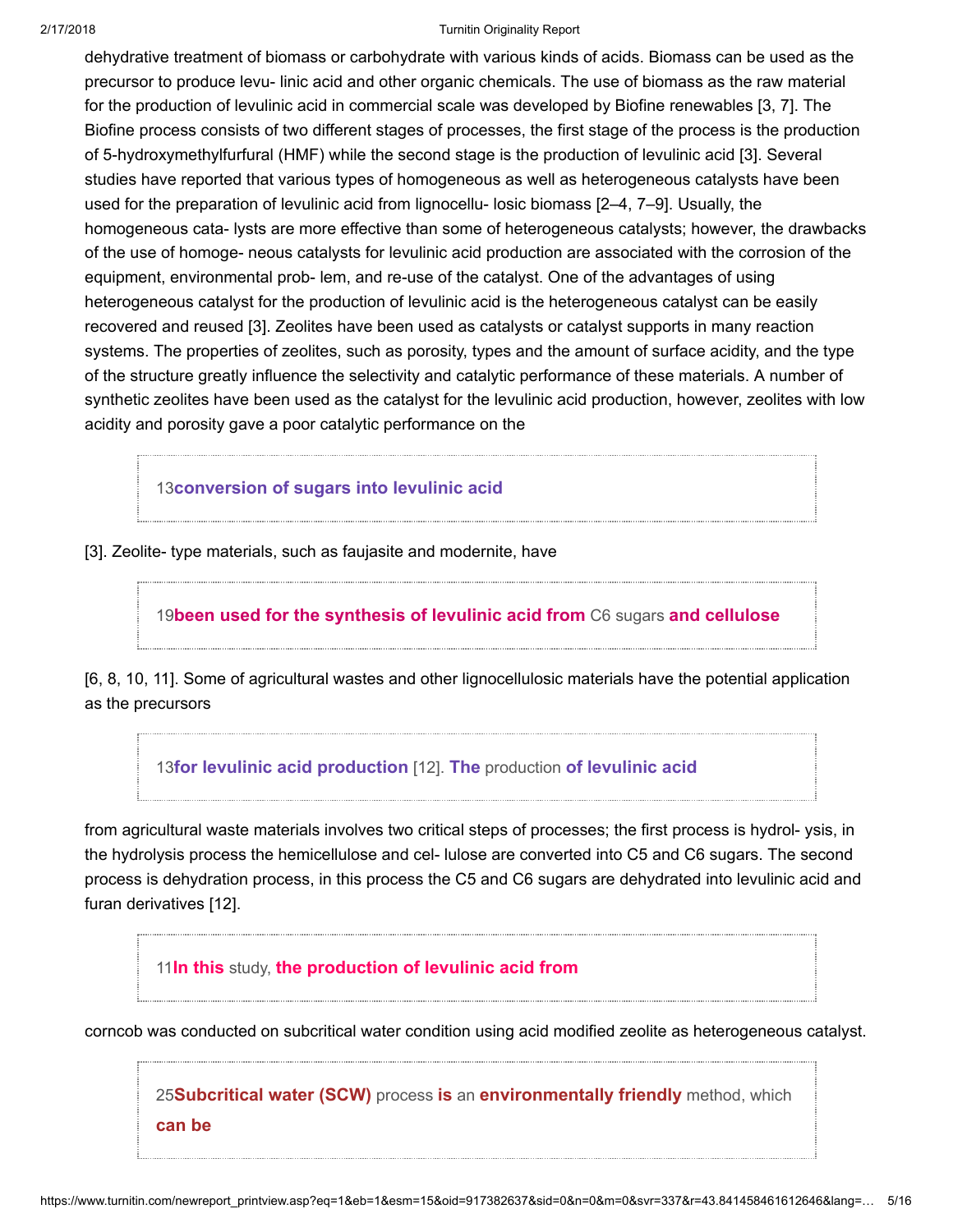applied in various applica- tions, such as

25[extraction, hydrolysis, and wet oxidation of organic compounds.](javascript:openDSC(42055654, 37, ) Subcritical water is

defined as the hot compressed water (HCW) or hydrothermal liquefaction at a temperature between 100 and 374 ?C under conditions of high pressure to maintain water in the liquid form [13]. At this subcritical condition, water acts as solvent and catalyst for the hydrolysis of cellulose and hemicellulose in the corncob. The use of acid modified zeolite increases the acidity of the system lead to the increase of the hydrolysis and dehydration rate of reactions and subsequently increases the yield of levulinic acid. To the best of our knowledge, there is no single study used the subcritical water process combined with acid modified zeolite as the catalyst in the production of levu- linic acid from lignocellulosic waste material (corncob). The optimum condition for the production of levulinic acid from corncob was determined by Response Surface Methodology (RSM). Experimental Materials Corncobs used in this study were obtained from a local market in Surabaya, East

15Java, Indonesia. Prior to use, the corncobs [were repeatedly washed with tap](javascript:openDSC(43182700, 37, ) water to remove dirt.

Subsequently the corncobs were

3[dried in an oven \(Memmert, type](javascript:openDSC(788596661, 2909, ) VM.2500) at 110 ?C for 4 h.

The dried corncobs were pulverized into powder (20/60 mesh) using a JUNKE & KUNKEL hammer mill. The ultimate analysis of the corncob was determined using a CHNS/O analyzer model 2400 from Perkin-Elmer, while the

9[proximate analysis was](javascript:openDSC(823765653, 2909, ) conducted according to the procedure of ASTM. The

results of ultimate and proximate analyses of the corncob are summarized in Table 1.

12[Natural zeolite used in this](javascript:openDSC(43792819, 37, ) research was obtained from Ponorogo, East Java, Indonesia. The purification of natural zeolite was conducted using

hydrogen peroxide solution (H2O2) at room temperature (30 ?C) to remove organic impurities. The purified zeolite then was pulverized to particle size of 40/60 mesh. The chemical composition of the purified natural zeolite was SiO2 (60.14 %), Al2O3 (12.52 %), CaO (2.51 %), Fe2O3 (2.49 %), Na2O (2.44 %), K2O (1.28 %), MgO (0.49 %), H2O (14.40 %), and loss on ignition (3.73 %). All chemicals used in this study, such as sodium hydroxide (NaOH), hydrochloric acid (HCl), hydrogen peroxide (H2O2), the standard reference of levulinic acid, etc., were purchased from Sigma Aldrich Singapore and directly used without any further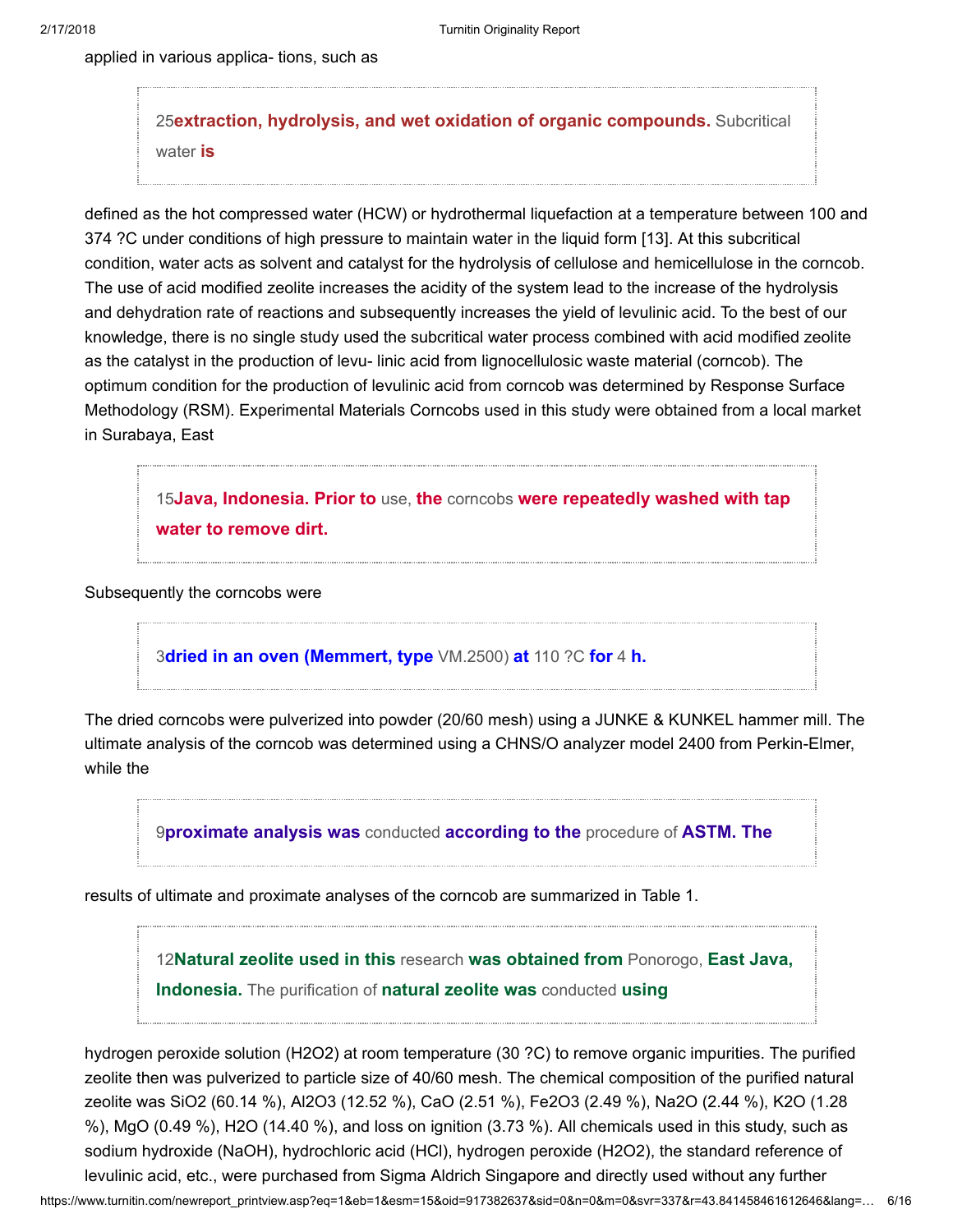#### 2/17/2018 Turnitin Originality Report

purification. Natural zeolite modification The natural zeolite was modified using hydrochloric acid solution (2 N). The ratio between the zeolite powder and hydrochloric acid were 1:5, 1:10, and 1:15 (weight/vol- ume). Thirty grams of zeolite powder were mixed with a certain volume of HCl solution and transferred into a round bottom flask. Subsequently the mixture was heated at 70 ?C under reflux and continuous stirring at 500 rpm for 24 h. After the modification completed, the acid modified zeolite

8[was separated from the](javascript:openDSC(3058890891, 2909, ) mixture by vacuum filtration system. The solid was

repeatedly washed with distilled Table 1 Proximate and ultimate analysis of corncob and its pre- treated form Component Corncob, wt% NaOH pretreated corncob, wt% Ultimate analysis (dry basis) Carbon 54.1 Hydrogen 6.8 Nitrogen 0.3 Sulfur 0.1 Oxygen 38.7 Proximate analysis (dry basis) Moisture content 10.4 Volatile matter 67.1 Fixed carbon 19.4 Ash 3.1 53.8 6.9 0.2 0.1 39.0 10.1 71.8 15.2 2.9 403 water to remove the excess HCl solution. The acid modi- fied zeolite was dried in oven at 110 ?C for 24 h to remove free moisture content. Then, modified zeolite was calcined in a furnace

16[at a temperature of](javascript:openDSC(581657296, 37, ) 400 ?C for 4 h. Delignification process

Delignification process was carried out by soaking of corncob powder into 20 % of NaOH

12[solution. The ratio between](javascript:openDSC(43792819, 37, ) solid and solution was 1: 10 (weight/volume). The delignification process was

conducted at a temperature of 30 ?C under constant stirring (500 rpm). After the process completed (24 h), the treated corncob

8[was separated from the liquid](javascript:openDSC(3058890891, 2909, ) using vacuum filtration system. The biomass was

5[repeatedly washed with distilled water until the pH of the washing solution](javascript:openDSC(57042313, 37, )

around 6.5–7. Subsequently the treated corncob was dried at 110 ?C for 24 h. Conversion of corncob to levulinic acid The preparation of levulinic acid from corncob was con- ducted in a subcritical reactor system. The subcritical reactor system consists of 150 ml high pressure stainless steel vessel, a pressure gage, an external electrical heating system,

4[type K thermocouple, and M8 screws for](javascript:openDSC(52230722, 37, ) tighten- ing the reactor with its cap. The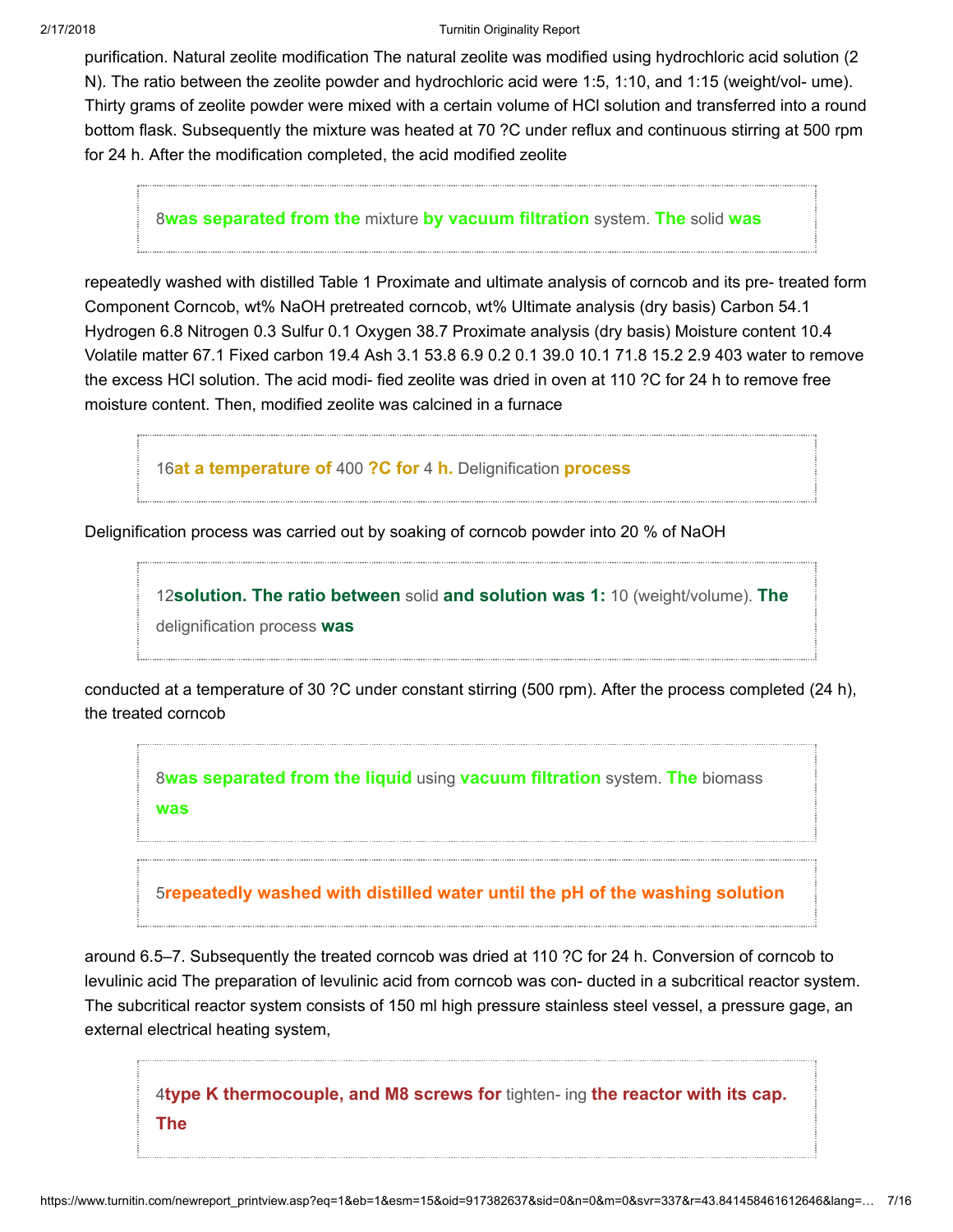maximum allowable temperature and pressure of the vessel are 250 ?C and 100 bar, respectively. The reaction experiments were conducted at a pressure of 30 bar and three different tem- peratures (180, 200, and 220 ?C). The typical reaction experiment is briefly described as follows:

2020 g of corncob powder were [mixed with 100 ml of](javascript:openDSC(36131038, 37, )

distilled water; sub- sequently 0.5 g of acid modified zeolite was added into the mixture. The mixture was heated until the desired tem- perature was reached, and during the heating process, the

**5[nitrogen gas was introduced to the](javascript:openDSC(57042313, 37, ) system to maintain the water in the liquid** 

condition. During the

reaction process, the mixture was stirred at 300 rpm. After the hydrolysis time was reached (30, 45, and 60 min), the reactor was rapidly cooled to room temperature. The solid was sepa- rated from the liquid by centrifugation at 3000 rpm. The concentrations of levulinic acid and other organic sub- stances, such as sugars, organic acids and HMF, were determined by high performance liquid chromatography (HPLC) analysis. Characterization of corncob and zeolite The chemical composition of the corncob and delignified corncob was determined using Thermal gravimetric Analysis (TGA). The

21analysis was performed on [a TGA/ DSC-1 star system \(Mettler-Toledo\) with](javascript:openDSC(45307163, 37, ) ramping and cooling rate of 10 ?C /min

23[from room temperature to 800 ?C](javascript:openDSC(3539350576, 2474, ) under continuous nitrogen gas flow at

a flowrate of 50 ml/min. The mass of the sample in each measurement was 10 mg. The surface topography of the corncob and zeolite cat- alysts was characterized using a field emission Scanning Electron Microscope (SEM), JEOL JSM 6390 equipped with backscattered electron (BSE) detector at an accelerating voltage of 15 and 20 kV at a working distance of 12 mm. Prior to SEM analysis, an ultra-thin layer of con- ductive platinum was sputter-coated on the samples using an auto fine coater (JFC-1200, JEOL, Ltd., Japan) for 120 s in an argon atmosphere. The

24[X-ray powder diffraction \(XRD\) analysis of the samples was performed on](javascript:openDSC(1137555740, 2474, ) a Philips PANalytical X' Pert powder X -ray diffractometer with

a monochromated high intensity Cu Ka1 radiation (k = 1.54056 Å). The XRD was operated

20at 40 kV, 30 [mA, and a step size of 0.](javascript:openDSC(36131038, 37, )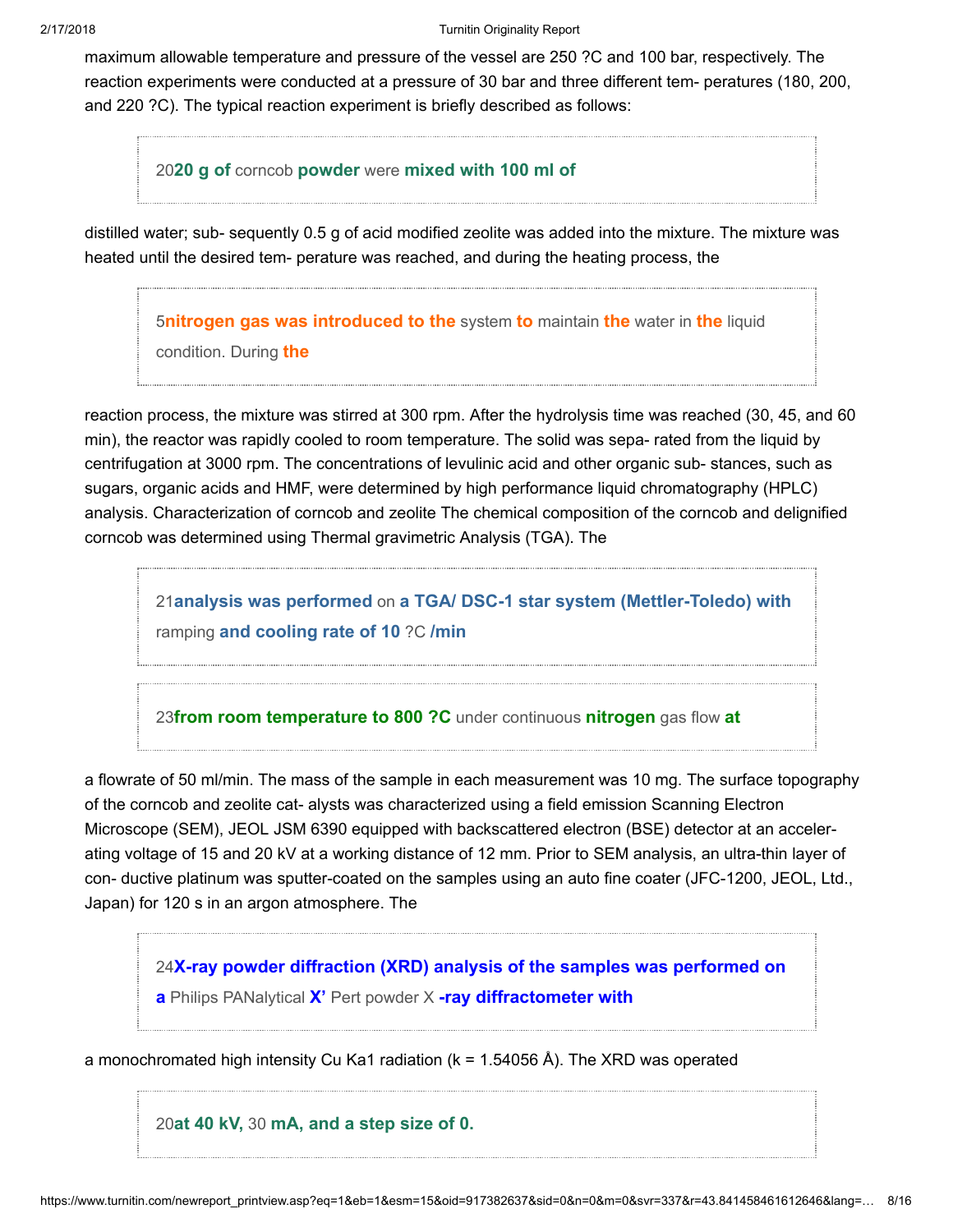05?/s from the 2h angle between 5 and 90?. The surface acidity of the zeolite acid activated zeolite was determined by amine adsorption analysis.

# 8[A brief description of the](javascript:openDSC(3058890891, 2909, ) method is as follows:

a known amount of air dried zeolite or acid activated zeolite (50 mg) were added into a series of test tubes. Subsequently, different volumes (20–50 ml) of n-butylamine solution in benzene (0.01 M) were added to the test tubes. The test tubes then tightly stoppered and stores at 30 ?C. After the equilibrium condition was achieved, the remaining n-butylamine in the solution was determined by titration using 0.016 M trichloroacetic acid solution in benzene, and 2,4 dinitrophe- nol was used as the indicator. HPLC analysis The organic compounds in the aqueous phase of the pro- duct from subcritical water process was analyzed using a Jasco chromatographic separation module consisting of a model PU-2089 quaternary low pressure gradient pump, a model RI-2031 refractive index detector and a model LC- NetII/ADC hardware interface system. Prior to the injec- tion in the HPLC system, all of the liquid

19[samples were filtered through a 0.](javascript:openDSC(38668244, 37, ) 22 Im PVDF syringe filter. The

anal- ysis of monomeric sugars was conducted with an Aminex HPX-87P sugar column (Bio-Rad, 300 9 7.8 mm) using degassed

10[HPLC-grade water](javascript:openDSC(4049896126, 2474, ) isocratically flowing at a rate of 0.60 ml /min. The column was operated at 85 ?C. For the analysis of

organic compounds, a

26[Bio-Rad Aminex HPX- 87H column \(300 9 7.8 mm\) was used](javascript:openDSC(428237596, 1, ) as the separating column. **The** 

isocratic elution of sulfuric acid aqueous solution (5 mM)

18was used as the [mobile phase with the flow rate of 0.6](javascript:openDSC(550336790, 37, ) ml /min. The column oven was set at 55 ?C. Details of the

procedure can be seen elsewhere [12]. Results and discussion To determine the chemical composition of corncob and sodium hydroxide treated corncob, the thermal gravimetric Analysis (TGA) was conducted under the nitrogen envi- ronment. The TGA curves of both samples are given in Fig. 1. At temperature between 50 and 200 ?C, the weight loss of corncob and the pretreated corncob mainly due to the evaporation of both free moisture content and bound water. From Fig. 1 it can be seen that a gradual thermal decomposition process with a significant weight loss for both samples (more than 60 %) are observed at a range of temperature from 250 to 400 ?C. This significant weight loss of the biomasses mainly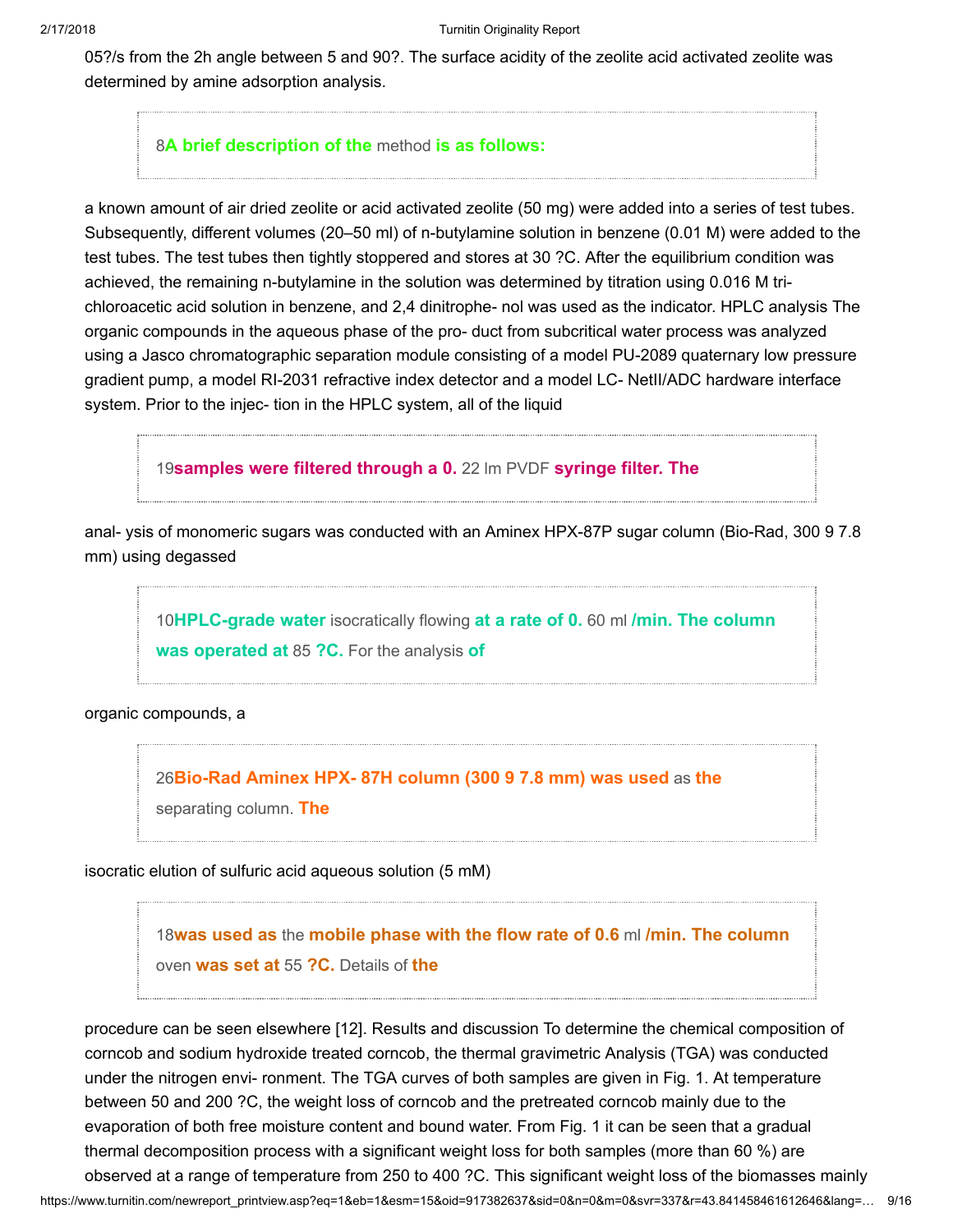#### 2/17/2018 Turnitin Originality Report

due to the thermal decom- position of hemicellulose (200–300 ?C) and cellulose (300–360 ?C) into smaller molecular weight compounds, such as water, carbon dioxide, carbon monoxide, methane, and other organic compounds. Some of lignin also degra- ded at this range of temperatures, which mainly due to the breakdown of chemical bonds with low activation energy [12, 14]. The breakdown of more stable bonds in the lignin occurred in temperature range from 400 to 500 ?C. At higher temperature (above 500 ?C), the weight loss of both biomasses was insignificant as seen in Fig. 1. The chemical compositions of corncob and its pretreated form which were determined by TGA method are listed in Table 2. Because the corncob contains high cellulose, this material is suitable as the raw material for levulinic acid production. The SEM images of natural zeolite and acid modified zeolite are shown in Fig. 2. The modification using acid did not change the surface morphology of zeolite as indicated in Fig. 2. The XRD analysis was used to determine the crystalline structure of zeolite. In general, the modification using hydrochloric acid did not change or alter the crys- talline structure of zeolite as shown in Fig. 3. The total 100 80 Corncob Wt, % 60 Pretreated corncob 40 20 0 0 200 400 600 800 Temperature, oC Fig. 1 Thermogravimetric curve of corncob and NaOH pretreated corncob surface acidity of natural zeolite was 0.517 mg n-buty- lamine/g and after modification using hydrochloric acid solution, the total surface acidity increased to 0.815 mg n- butylamine/g. The increase of surface acidity of acid modified zeolite due to the removal of some exchangeable cations (Ca2?, Fe3? and Al3?) from the framework of zeolite and replaced by H?. The production of levulinic acid from lignocellulosic materials involves several complex reaction mechanisms which also producing several intermediate products. In the hydrolysis process, the cellulose is converted into glucose, while the hemicellulose is converted into hexose (glucose, mannose, and galactose) and pentose (xylose and arabinose). In the dehydration process, hexose will be converted into 5-hydroxy-methylfurfural (HMF) and pentose will be converted into furfural. The decomposition of HMF pro- duces levulinic acid and formic acid. A byproduct pro- duced during the process is humin, black insoluble polymeric materials. The subcritical water process has unique behavior and has been known as a green process for several applications [13, 15, 16]. Under high temperature and pressure, the water dissociates into H3O? and OH- ions, and the presence of these excess ions indicates that the water can act

# 15as an acid or [base catalyst. The](javascript:openDSC(43182700, 37, ) subcritical water hydrolysis of

pretreated corncob were conducted either with or without solid acid catalyst additions. The subcritical water hydrolysis products are summarized in Table 3. Without addition of solid acid catalyst, the breakdown of cellulose and hemicellulose into monomeric sugars significantly low as indicated in Table 3. At subcritical condition the ion products (H3O? and OH-) in water will make the water slightly acidic and at this condition the water become a good solvent for con- verting cellulose and hemicellulose to sugar monomers. The yield of monomeric sugars (calculated as the amount monomeric sugar/L solution) in the subcritical water process hydrolysis without the presence of catalyst increased with the increase of temperature from 180 to 220 ?C (from 1.54 to 2.62 g/L) as seen in Table 3. At constant pressure, the increase of temperature will decrease the dielectric constant

## 5of water and increase the ionization of water into [H3O? and OH-](javascript:openDSC(57042313, 37, )

leading to more acidic of the system. The presence of H3O? (hydroxonium) in the system represents the nature of the proton in aqueous solution and this proton subsequent attacks b-1,4-glyco- sidic bonds as the linking bonds of several monomeric D- glucose units in the long chain polymer of cellulose, and resulting C6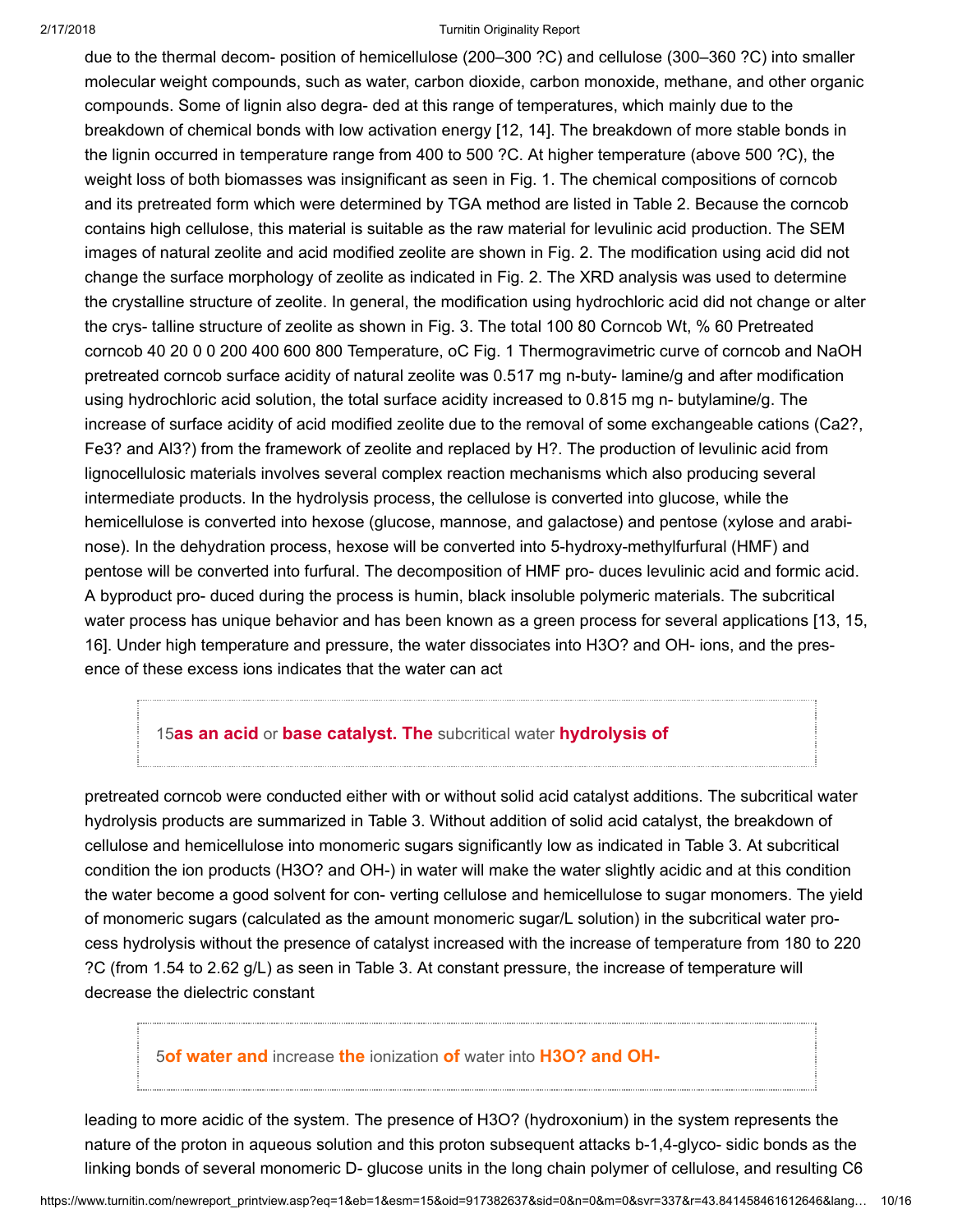sugars as the product. The attack of hydrox- onium ions into the linking bond of the hemicellulose chain, resulting C5 sugars as the product. With the increasing of temperature, the amount of hydroxonium ions also increase, therefore the breakdown of linking bonds of Table 2 Chemical composition of corncob and its pretreated form Component Corncob, wt% NaOH pretreated corncob, wt% TGA temperature, ?C Water 4.3 2.8 40–200 Hemicellulose 13.1 11.3 200–300 Cellulose 54.4 62.2 300–360 Lignin 20.1 18.2 360–500 Ash ? carbon 8.1 5.5 [500

### 23[Fig. 2 SEM images of a](javascript:openDSC(3539350576, 2474, ) natural zeolite, b modified zeolite

(1:5), c modified zeolite (1:10), and d modified zeolite (1:15) Intensity Natural zeolite 1:5 1:10 1:15 0 10 20 30 40 50 2θ, ο Fig. 3 X-Ray diffraction pattern of natural and acid modified zeolite the cellulose and hemicellulose became increase leading to the increase of yield of sugars. The addition of solid acid catalyst (modified zeolite) into the system significantly enhanced the breakdown of cellulose and hemicellulose into monomeric sugars (clearly seen in the temperature range of 180?–220?). The addition of the acid modified zeolite increased the number of pro- tons (hydroxonium ions from subcritical water and H? from the surface of acid modified zeolite), with the excess number of protons in the solution, the breakdown of linking bonds of the cellulose and hemicellulose became signifi- cantly increasing and as the results the yield of monomeric sugars also increases as seen in Table 3. In the levulinic acid production process, the C6 sugars were dehydrated to HMF, this intermediate product sub- sequently converted into LA and formic acid. The C5 Table 3 Monomeric sugars in subcritical water hydrolysis product Temperature, ?C Acid activated zeolite, g Yield mg/g dried corncob Glucose Xylose Galactose Arabinose 180 0 0.5 2.40 55.65 4.05 40.20 0.85 27.40 0.40 14.55 200 0 0.5 6.05 82.55 4.60 57.75 1.05 42.55 0.55 36.10 220 0 0.5 7.60 120.65 4.55 76.90 0.55 47.60 0.40 42.20 sugars were converted to furfural, and the later was further degraded into formic acid and other insoluble products [17]. In the first step of dehydration of glucose, the iso- merization reaction of glucose-fructose occurred and sub- sequently it further dehydrated to HMF and the later converted rapidly to LA and formic acid. The temperature plays important role in the dehydration process of glucose into LA, since all the reactions were endothermic process, the increase of temperature also increases the rate of reaction and the yield of products also increase. At tem- perature above 180 ?C, the isomerization reaction of glu- cose-fructose occurred much faster, and more HMF was produced during the process, however, based on the

## 6[kinetic parameters for the hydrolysis of](javascript:openDSC(42724136, 37, ) sugarcane bagasse

pro- posed by Girisuta et al. [17], the formation of LA or dehydration of HMF is much faster than other reactions.

# 6As soon as the [HMF formed it was instantaneously converted to LA.](javascript:openDSC(42724136, 37, )

To obtain optimum process parameters for the levulinic acid production from corncob using catalytic subcritical water process, the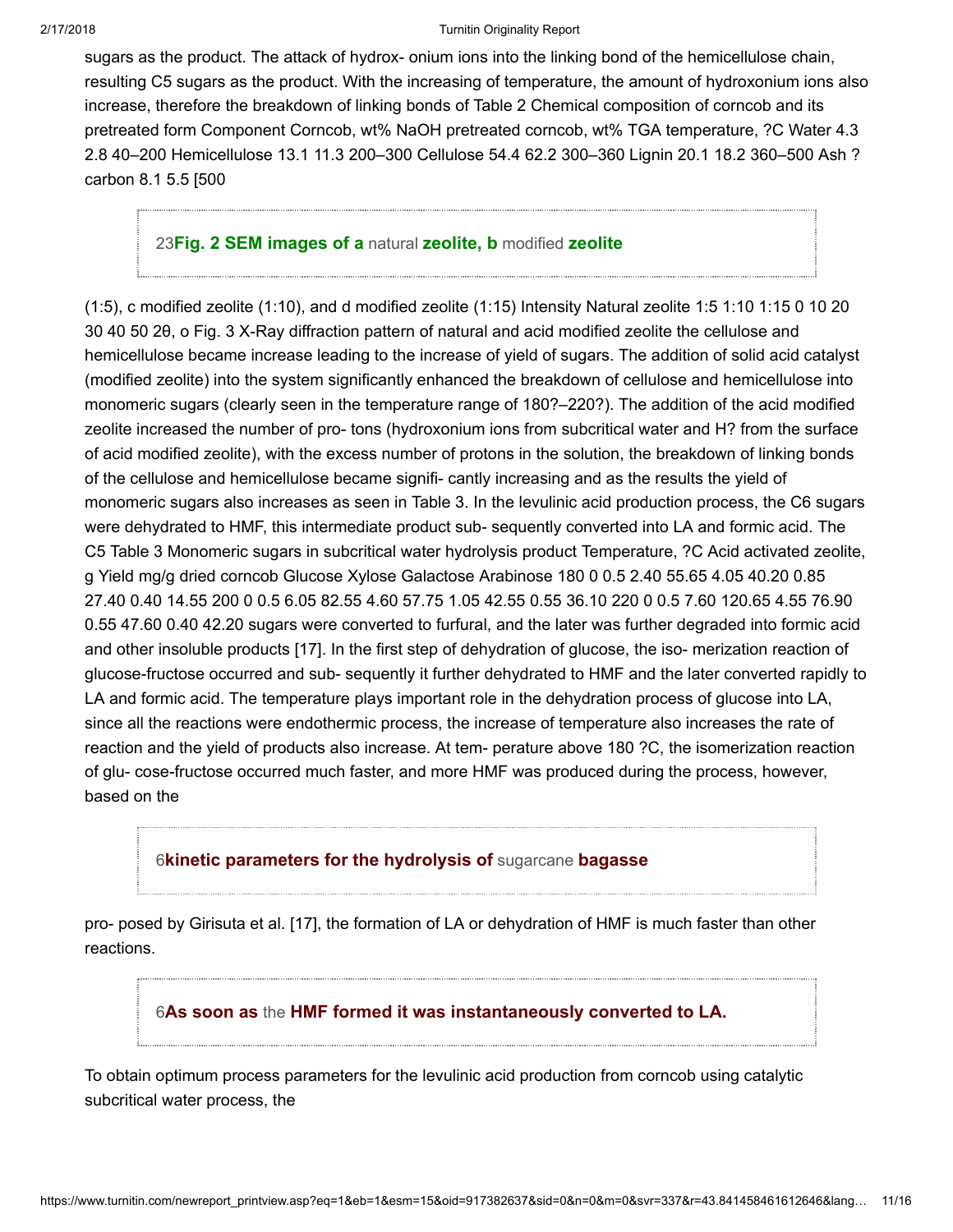3[response surface methodology \(RSM\) was](javascript:openDSC(788596661, 2909, ) employed to analyze the experimental

data. The fol- lowing polynomial equation was fitted to the response resulted from RSM by the LSM (least square method): X k X aiiX2i þ Xk?1 X k k Y ¼ ao þ aiXi þ aijXiXj ð1Þ i?1 i?1 i¼1 j¼iþ1 where Y is the concentration of levulinic acid (CLA) in the product, ao is a

17 constant coefficient, al are the linear coefficients, aij are the interaction coefficients, and aii are the quadratic coefficients. Xi and Xj are the codec [values of the variables. The](javascript:openDSC(30315006, 37, )

independent variables used in this study were ratio of zeolite and acid (R), temperature (T, ?C), and reaction time (t, min). The regression model was calculated using Minitab 16.1.1 Statistical software to estimate the response of dependent variables. The

16[analysis of variance \(ANOVA\) was](javascript:openDSC(581657296, 37, ) employed to confirm the adequacy of the model parameters. The suitability of the model to represent the

data was determined by the value of R2. The full quadratic model that describes the relationship between the effects of ratio of zeolite and acid (R), tem- perature (T, ?C), and reaction time (t, min) on the concentration of levulinic acid is given as follow CLA ¼ 37102:7 þ 5393:3 R þ 3893:3 T þ 6040:8 t?254:5 R2? 14713:5 T2 þ 1485:8 t2 þ 689:4 RT þ 1993:5 Rt?1039:5 Tt: ð2Þ p value of the quadratic model (\0.0001) was significant at the probability level of 5 % (R2 = 0.9614). The first order effect of variables R, T, and t on the output parameter (CLA) were significant at the confidence level of 95 %. However, the second order effect of R and t as well as the interactions between R and t, R and T, T and t were insignificant as indicated in Table 4. Re-arrangement of Eq. (2) with the inclusion only the significant parameters give the following result: CLA ¼ 37102:7 þ 5393:3 R þ 3893:3 T þ 6040:8 t?14713:5 T2: ð3Þ The effects of ratio of zeolite and acid (R), temperature (T) and time (t) of subcritical water hydrolysis on the concentration of levulinic acid are plotted as surface plots in Figs. 4, 5 and 6. Both of these parameters have positive effects on the yield of levulinic acid (concentration). As mentioned before that temperature play important role both in hydrolysis and hydration processes, by increasing tem- perature the formation of levulinic acid or dehydration of HMF is much faster than other reactions. However, if the temperature is too high and the activation energy of the formation of humin is achieved, the degradation of HMF into humin is faster than the dehydration of HMF into levulinic acid and this phenomenon decreases the yield of levulinic acid. By increasing the subcritical hydrolysis time, the contact between the cellulose and hemicellulose with the ionic product of water (H3O? and OH-) become more intense and longer, and more of the cellulose and hemicellulose molecules were hydrolyzed and converted into monomeric sugars and subsequently dehydrated into HMF and levulinic acid. The ratio of zeolite and Table 4 Analysis of variance for concentration

# 11 [of levulinic acid as a function of](javascript:openDSC(2798977049, 2209, ) ratio of zeolite and acid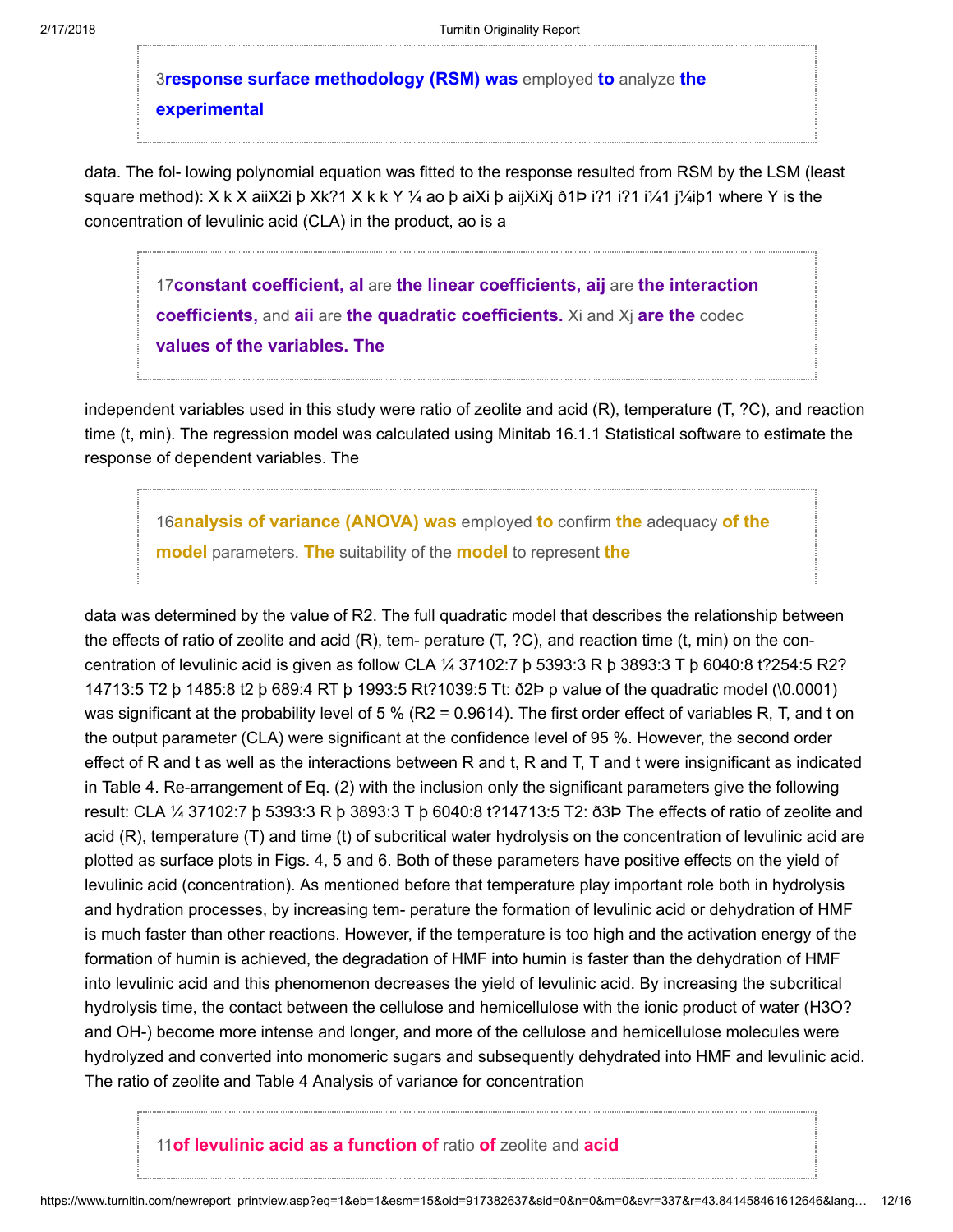(R), temperature (T, ?C), and reaction time (t, min)

14Source DF Seq SS Adj SS Adj MS F p value Regression Linear R T t Square R2 T2 t2 Interaction RT Rt Tt [Residual error Lack-of-fit Pure error Total 9](javascript:openDSC(684244806, 1, )

1,498,173,667 3 645,895,733 1 232,702,558 1 121,263,058 1 291,930,117 3 830,159,318 1 5,369,842 1 816,638,331 1 8,151,145 3 22,118,617 1 1,900,814 1 15,895,770 1 4,322,033 5 21,314,232 3 20,009,560 2 1,304,673 14 1,519,487,900 1,498,173,667 645,895,733 232,702,558 121,263,058 291,930,117 830,159,318 239,105 799,339,635 8,151,145 22,118,617 1,900,814 15,895,770 4,322,033 21,314,232 20,009,560 1,304,673 166,463,741 215,298,578 232,702,558 121,263,058 291,930,117 276,719,773 239,105 799,339,635 8,151,145 7,372,872 1,900,814 15,895,770 4,322,033 4,262,846 6,669,853 652,336 39.05 50.51 54.59 28.45 68.48 64.91 0.06 187.51 1.91 1.73 0.45 3.73 1.01 10.22 0.000 0.000 0.001 0.000 0.000 0.000 0.822 0.000 0.225 0.276 0.534 0.111 0.360 0.090 Fig. 4 Surface plot of concentration levulinic acid as a function of temperature and time of subcritical water hydrolysis Fig. 5 Surface plot of concentration

11[levulinic acid as a function of](javascript:openDSC(2798977049, 2209, ) ratio of zeolite and acid,

and time of subcritical water hydrolysis hydrochloric acid also had

3[a positive effect on the](javascript:openDSC(788596661, 2909, ) con- centration of levulinic acid, by increasing of the ratio of

acid, the ion exchange between some metal cations with H? also increased. Subsequently, with the increased of H? in the surface of zeolite catalyst also increased the number Fig. 6 Surface plot of concentration levulinic acid a function of ratio of zeolite and acid, and temperature of subcritical water hydrolysis of protons

5[in the solution leading to](javascript:openDSC(57042313, 37, ) the increase of the breakdown of

linking bonds of the cellulose and hemicel- lulose to produce monomeric sugars. These monomeric sugars under acidic condition and high temperature were dehydrated into levulinic acid. The experimental results of the effects of temperature, reaction time, and the ratio of zeolite and hydrochloric acid (activation of zeolite) on the yield of levulinic acid are given in Table 5. To obtain the maximum yield or concentration of levulinic acid is an important point in this study to establish an efficient process. This objective can be achieved through the setting of all significant parameters at optimum con- ditions. The optimum condition of the production of levulinic acid from corncob through subcritical water process is depicted in Fig. 7. RSM indicates the optimum conditions for the variable of ratio of zeolite and acid was coded 1, variable of hydrolysis temperature was coded 0.1111 and hydrolysis time was coded 1. These units Table 5

3[The effect of temperature and](javascript:openDSC(788596661, 2909, ) reaction time on the yield of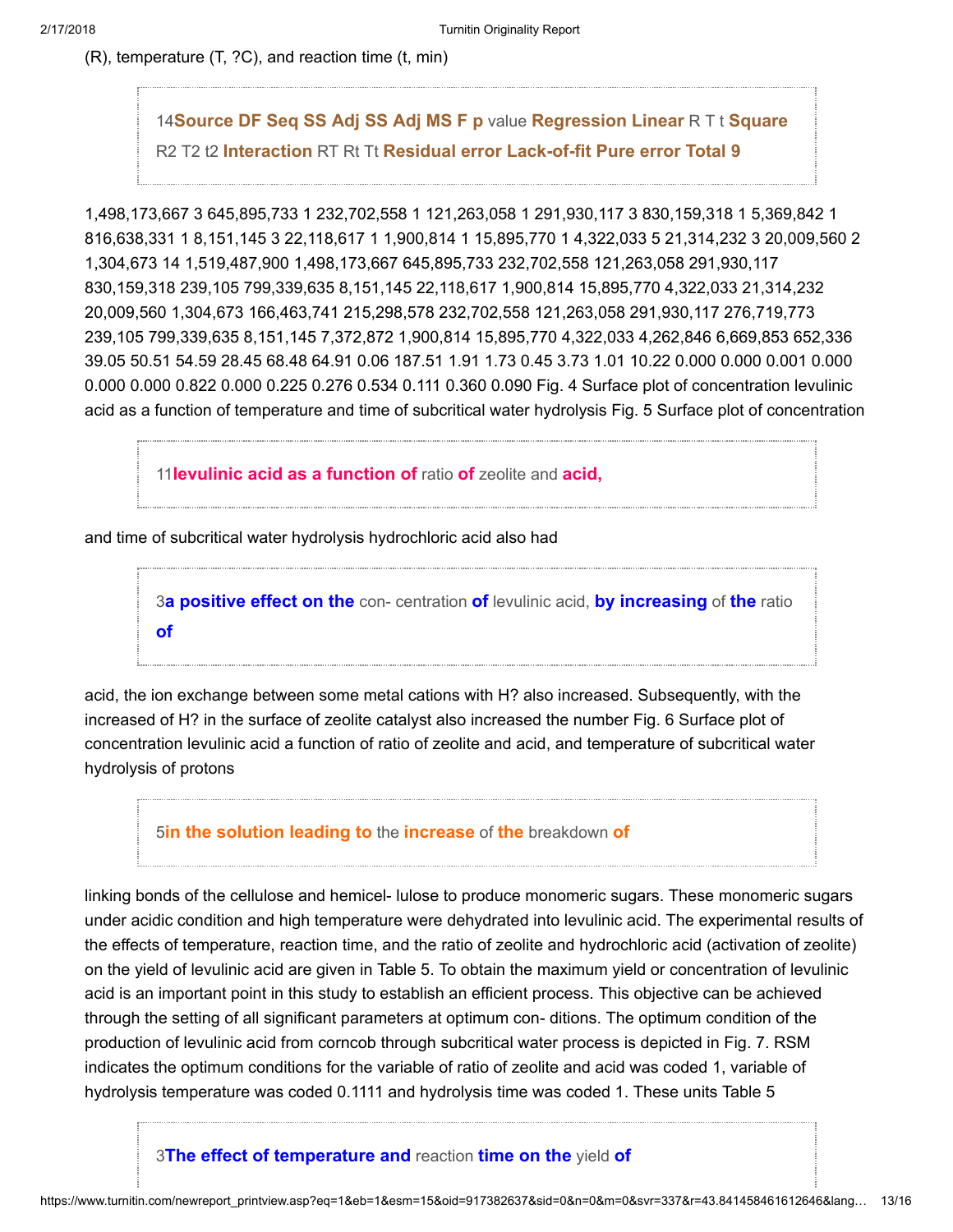levulinic acid Temperature, ?C Time of hydrolysis, min Ratio zeolite: volume HCl, g:ml Yield of levulinic acid, mg/g dried corncob 180 30 1:10 73.8 180 45 1:5 69.5 180 45 1:15 114.7 180 60 1:10 129.3 200 30 1:5 138.4 200 30 1:15 174.3 200 45 1:10 181.9 200 60 1:5 194.2 200 60 1:15 269.9 220 30 1:10 119.8 220 45 1:5 104.9 220 45 1:15 163.9 220 60 1:10 154.4 Fig. 7 Independent factor optimization during subcritical water hydrolysis and hydration processes of corncob correlate to zeolite and an acid ratio of 1:15, reaction

9temperature of 200 [?C, and reaction time of](javascript:openDSC(823765653, 2909, ) 60 min and correspond to the optimum concentration of

levulinic acid of 52,480 ppm (262.4 mg/g dried corncob). To test the validity of the optimum condition obtained from the RSM, an experiment has also been conducted using process variables values from the RSM, and as the result the con- centration of levulinic acid of 53,989.7 ppm (269.9 mg/g) was obtained. Since the difference between the experiment and the optimize value from RSM only 2.8 %, therefore, these theoretical optimum values obtained from RSM are considered to be appropriate. The stability and reusability of the heterogeneous cata- lyst are crucial issues for industrial application. To exam- ine the stability and reusability of acid modified zeolite, the catalyst was recovered from the reaction mixture, re-calcined at 400 ?C for 4 h, and reused five times. The reaction

# 9temperature of 200 [?C, reaction time of 60 min,](javascript:openDSC(823765653, 2909, )

and zeolite to acid ratio of 1:15 were used as the reaction parameters to study of the reusability of catalyst. The reusability results of the spent catalyst are depicted in Fig. 8. This fig- ure clearly shows that the yield of levulinic acid gradually decrease after the first run. This phenomenon indicates that the catalyst has gradually deactivated during the reaction 300 Yield, mg/g dried corncob 250 Levulinic acid 200 150 100 50 0 Fresh 1st reuse 2nd reuse 3rd reuse 4th reuse 5th reuse Number of reuse Fig. 8 The stability and reusability of spent catalyst cycle. The activation of catalyst during the reaction cycle due to the leaching of surface acid sites (the acidity of fresh catalyst was 0.815 mg n-butylamine/g and after 5th cycle was 0.423 mg nbutylamine/g) and the formation of humin in the active sites of the catalyst. Conclusion Corncob had been successfully used as the new raw material

# 13[for levulinic acid production. The](javascript:openDSC(59936622, 37, ) production of levulinic acid was conducted in

subcritical condition with the presence of acid modified zeolite as catalyst. The yield of levulinic acid in the final product was strongly influenced by the ratio of zeolite and acid, reaction temperature, and reaction time. The optimum yield of levulinic acid was 262.4 mg/g dried corncob, and was obtained at temperature of 200 ? C, reac- tion time of 60 min, and zeolite to acid ratio of 1:15. Acknowledgments The financial support from The World Academy of Science Research Grant 2015/2016 with contract no 14-095/RG/ CHE/AS-1; UNESCO FR:325028591 and LPPM Widya Mandala Surabaya Catholic University through Outstanding Lecturer Research Grant 2014/2015 with contract number 845a/WM01.5/N/2014 is gratefully acknowledged. Authors' contributions CDH, KJM and JNP conducted the experi- ments, while DANS performed the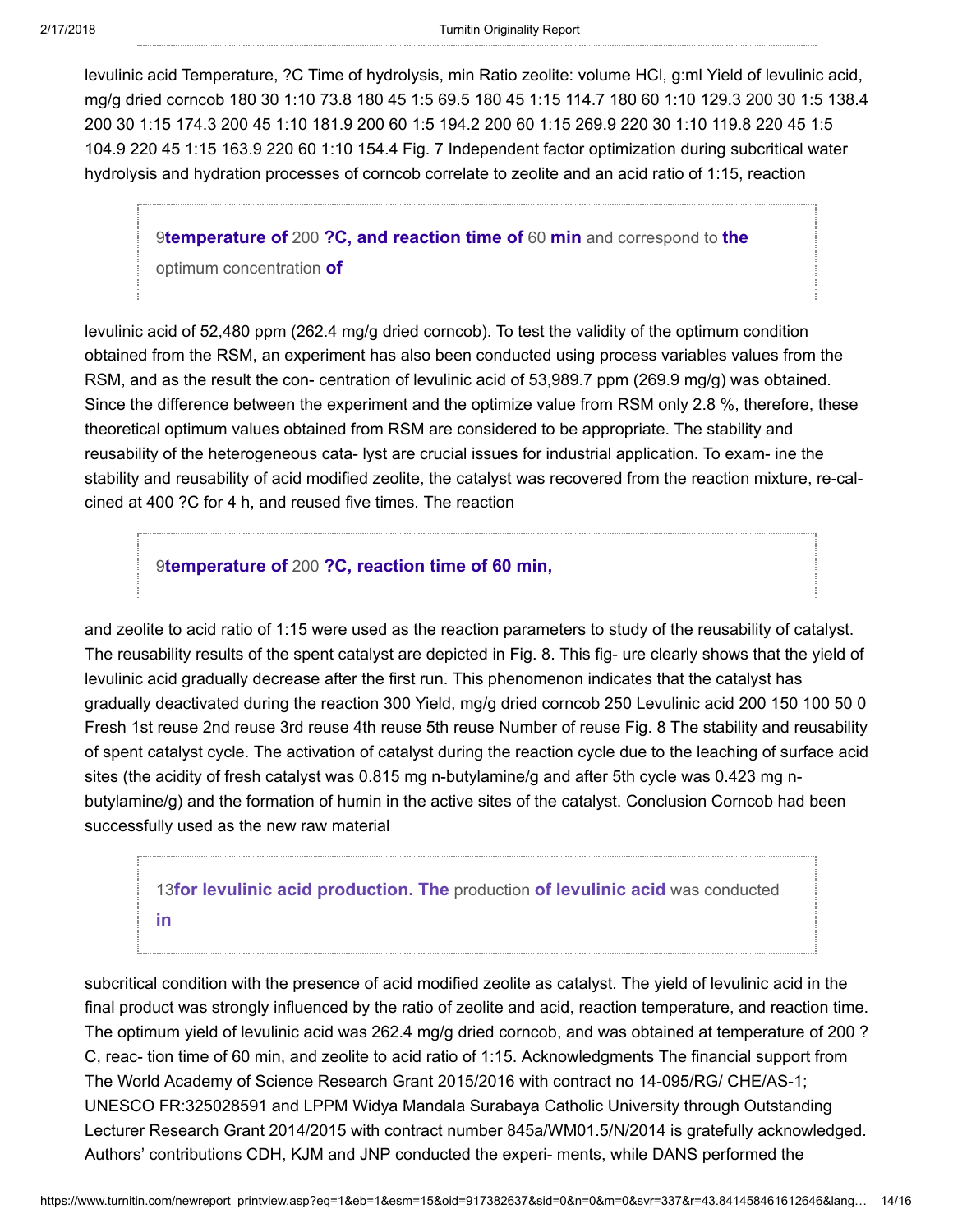statistical analysis, FES and YHJ drafting the manuscript, SI performed the experiment design and corrected the

1manuscript. Compliance with ethical standards Conflict of interest The authors declare that they have no competing interests. Open Access This article is distributed under the terms of the Creative Commons Attribution 4.0 International License (http://crea tivecommons.org/licenses/by/4.0/), which permits unrestricted use, distribution, and reproduction in any medium, provided you give appropriate credit to the original author(s) and [the source, provide a link to the Creative Commons license, and indicate if](javascript:openDSC(766299337, 1, ) changes were made.

References 1. Cavinato G, Toniolo L (1990) Levulinic acid synthesis via regiospecific carbonylation of methyl vinyl ketone or of its reaction products with hydrochloric acid or an aleanol or of a mixturjz of acetone with a formaldehyde precursor catalyzed by a highly active Pd-HCl system. J Mol Catal 58:251–267 2. Mukherjee A, Dumont MJ, Raghavan V (2015) Review: sus- tainable production of hydroxymethylfurfural and levulinic acid: challenges and opportunities. Biomass Bioenergy 72:143–183 3. Ramli NAS, Amin NAS (2015) Fe/HY zeolite as an effective cat- alyst for levulinic acid production from glucose: characterization and catalytic performance. Appl Catal B Environ 163:487–498 4. Chamnankid B, Ratanatawanate C, Faungnawakij K (2014) Conversion of xylose to levulinic acid over modified acid func- tions of alkaline-treated zeolite Y in hot-compressed water. Chem Eng J 258:341–347 5. Lourvanij K, Rorrer GL (1994) Dehydration of glucose to organic acids in microporous pillared clay catalysts. Appl Catal A 109:147–165 6. Jow J, Rorrer GL, Hawley MC, Lamport DTA (1987) Dehydra- tion of D-fructose to levulinic acid over LZY zeolite catalyst. Biomass 14:185–194 7. Girisuta B, Danon B, Manurung R, Janssen LPBM, Heeres HJ (2008) Experimental and kinetic modelling studies on the acid- catalysed hydrolysis of the water hyacinth plant to levulinic acid. Bioresour Technol 99:8367–8375 8. Ya'aini N, Amin NAS, Asmadi M (2012) Optimization of levu- linic acid from lignocellulosic biomass using a new hybrid cat- alyst. Bioresour Technol 116:58–65 9. Deng W, Zhang Q, Wang Y (2014) Catalytic transformations of cellulose and cellulose-derived carbohydrates into organic acids. Catal Today 234:31–41 10. Lourvanij K, Rorrer GL (1993) Reactions of aqueous glucose solutions over solid-acid Y-zeolite catalyst at 110–160 ?C. Ind Eng Chem Res 32:11–19 11. Zeng W, Cheng DG, Zhang H, Chen F, Zhan X (2010) Dehy- dration of glucose to levulinic acid over MFI-type zeolite in subcritical water at moderate conditions. React Kinetics Mech Catal 100:377–384 12. Putro JN, Kurniawan A, Soetaredjo FE, Lin SY, Ju YH, Ismadji S (2015) Production of gamma-valerolactone from sugarcane bagasse over TiO2-supported platinum and acid-activated ben- tonite as co-catalyst. RSC Adv 5:41285– 41299 13. Ahmed IN, Nguyen PLT, Huynh LH, Ismadji S, Ju YH (2013) Bioethanol production from pretreated Melalueca leucadendron shedding bark—simultaneous saccharification and fermentation at high solid loading. Bioresour Technol 136:213–221 14. Yang H, Yan R, Chen H, Lee DH, Zheng C (2007) Character- istics of hemicellulose, cellulose and lignin pyrolysis. Fuel 86:1781–1788 15. Tsigie YA, Huynh LH, Ismadji S, Engida AM, Ju YH (2012) Insitu biodiesel production from wet Chlorella vulgaris under subcritical condition. Chem Eng J 213:104–108 16. Go AW, Sutanto S, Nguyen PLT, Ismadji S, Gunawan S, Ju YH (2014) Biodiesel production under subcritical condition using sub- critical water treated whole Jatropha curcas seed kernels and possible use of hydrolysates to grow Yarrowia lipolytica. Fuel 120:46–52